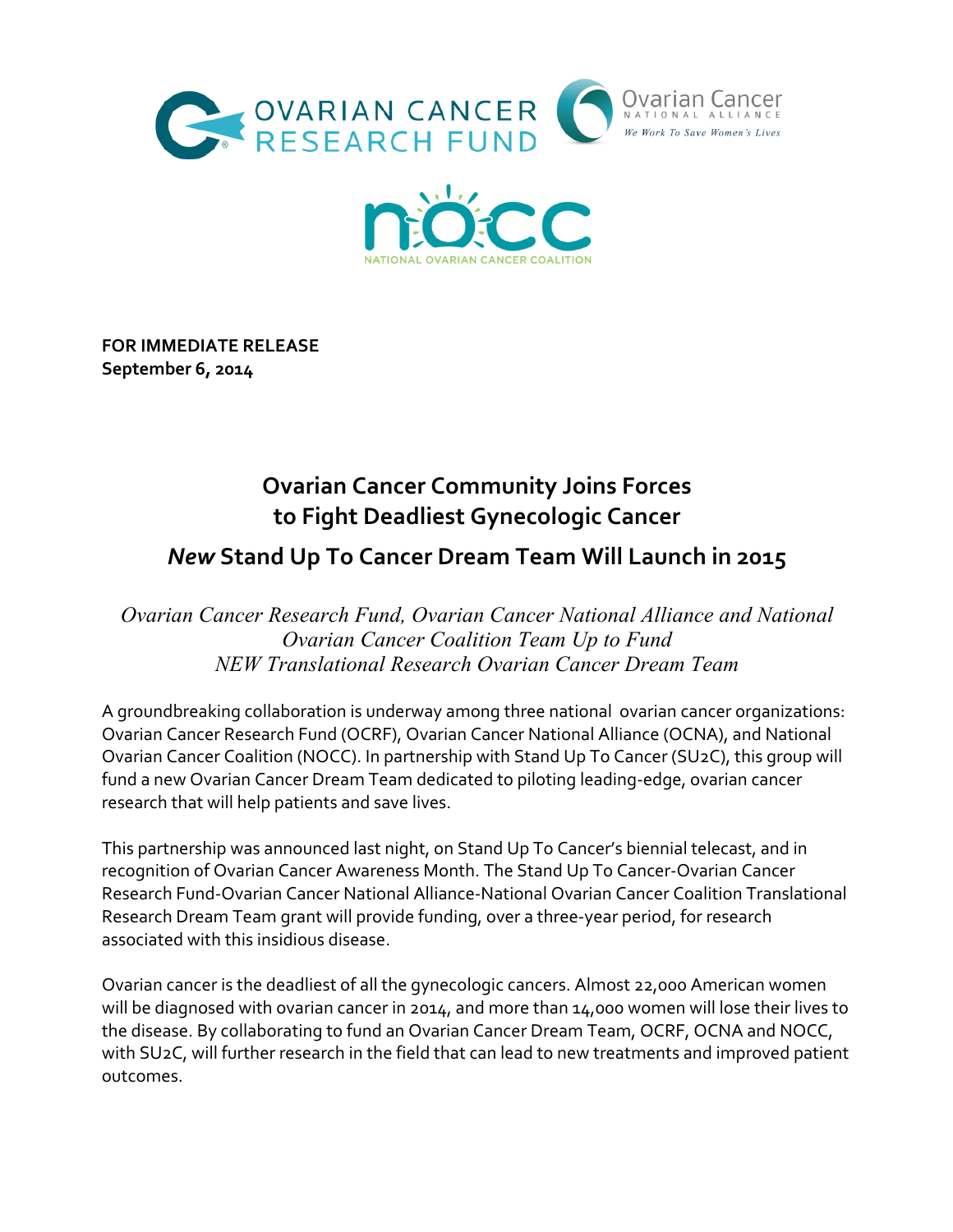Later this month, SU2C through its science partner the American Association for Cancer Research (AACR) will issue a Call for Ideas from researchers and scientists worldwide. The selected Dream Team will be announced next spring, with research beginning in July 2015.

"Ovarian Cancer Research Fund has been the leading nonprofit funder of ovarian cancer research for years, and this new collaboration is a wonderful way to mark our 20<sup>th</sup> anniversary," said Audra Moran, CEO of Ovarian Cancer Research Fund. "We are excited that the Dream Team grant will continue our long tradition of supporting the most innovative research in the field, while providing scientists with a vital new source of financial support."

Calaneet Balas, CEO of the Ovarian Cancer National Alliance, said: "I am so thrilled that our three organizations are coming together to fight the disease we all care so much about. I believe the Ovarian Cancer Dream Team will be paradigm-shifting for our community, and I cannot wait to see what comes from this new initiative. We're proud of the work the Alliance has done to secure federal research funding on behalf of all women, but the Dream Team gives us new opportunities for collaboration and innovation."

"We are both proud and excited to join in supporting the Ovarian Cancer Dream Team, the firstever collaboration of such efforts," said David Barley, CEO of the National Ovarian Cancer Coalition. "We are looking forward to being instrumental in furthering ovarian cancer research. The impacts on families and communities continue to make ovarian cancer More Than a Woman's Disease®. By working together we hope to make a difference in the lives of everyone we touch."

#### **About Ovarian Cancer Research Fund**

Ovarian Cancer Research Fund (OCRF), founded in 1994, is the oldest and largest charity in the United States funding ovarian cancer research, and ranks third in overall ovarian cancer research funding only after the National Cancer Institute (NCI) and the Department of Defense (DOD). Its mission is to fund scientific research that leads to more effective identification, treatment, and ultimately a cure for ovarian cancer, as well as related educational and support initiatives. OCRF has invested nearly \$60 million in ovarian cancer research through 217 grants to scientists at 65 leading medical centers in the United States. OCRF continues to take the lead in funding the best and most promising ovarian cancer research while supporting women and their loved ones affected by this terrible disease in our quest to end it. For more information, please visit www.ocrf.org

#### **About the Ovarian Cancer National Alliance**

The Ovarian Cancer National Alliance is a powerful voice for everyone touched by ovarian cancer. We connect survivors, women at risk, caregivers and health providers with the information and resources they need. We ensure that ovarian cancer is a priority for lawmakers and agencies in Washington, DC, and throughout the country. We help our community raise their voices on behalf of every life that has been affected by this disease. For more information, please visit: www.ovariancancer.org